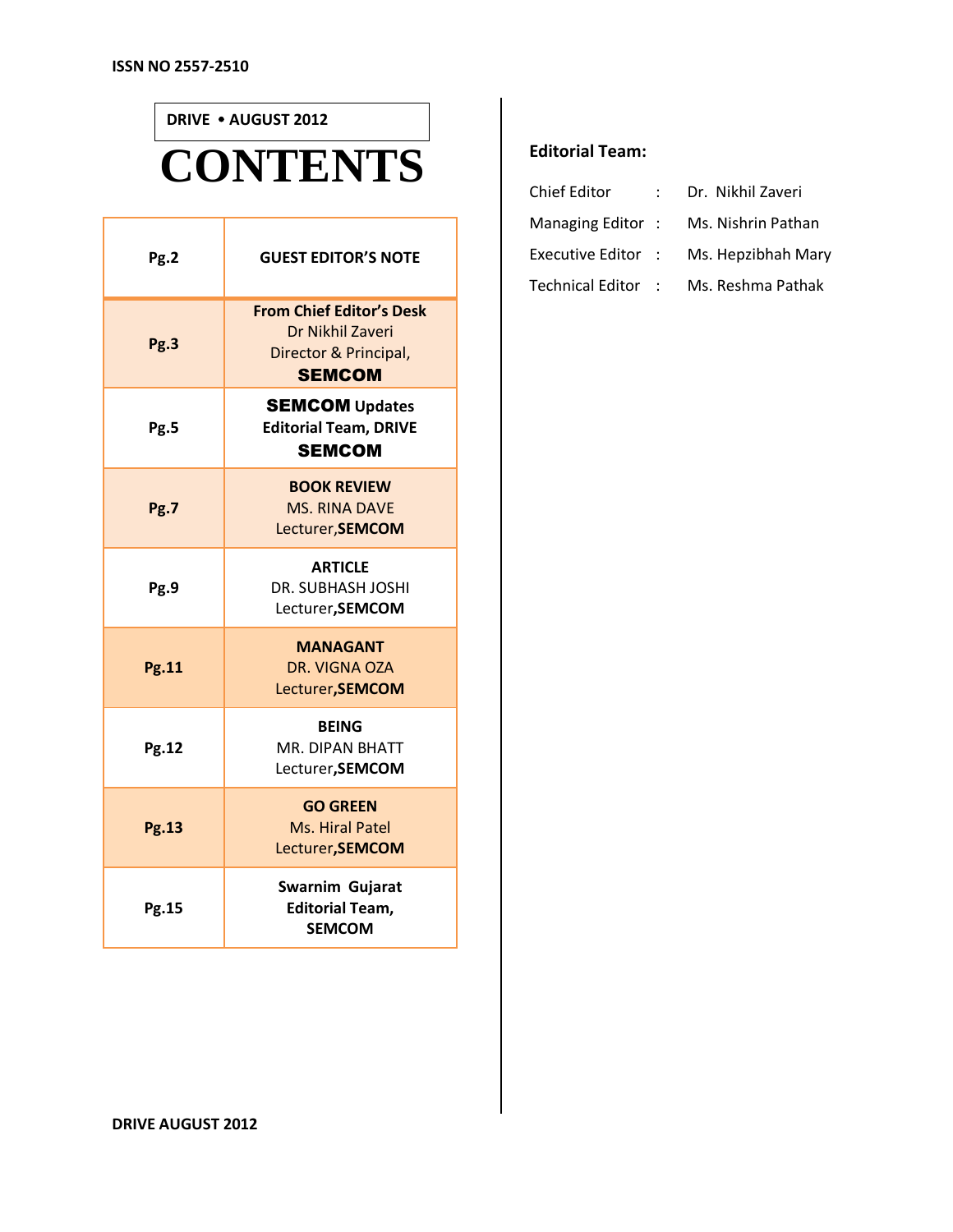**ISSN NO 2557-2510 Vol. 5 Issue 6**

# **DRIVE**

## **Guest Editor's Note:**



## **General Physician, Cardiologist, Rotarian, Anand**

#### **Should Euthanasia be made legal:**

The term EUTHANASIA is derived from Greek words: EU – GOOD; THANATOS – DEATH i.e. ending life in a painless manner. EUTHANASIA is defined as intentional killing by act or omission of a dependent human for his or her alleged benefit. The keyword here is "intentional" because if death is not intended then there is no act of euthanasia.

Types of Euthanasia:

Active Euthanasia: In Active Euthanasia a person is killed by injecting lethal substances/drugs.

Passive Euthanasia: In Passive Euthanasia ongoing medical treatment is withdrawn with the deliberate intention of causing the patient's death. Taking patient off ventilator, dialysis machine are examples of Passive Euthanasia.

Voluntary Euthanasia: When euthanasia is done with consent of a patient, it is called Voluntary Euthanasia. It is legal in Belgium, Netherlands, Switzerland, the United States of America – Oregon, Washington.

Involuntary Euthanasia: Here consent is not available from patient as it is not possible. Patient who is in a coma is an example. The decision of euthanasia is taken by the relatives of the patient.

Physician Assisted Suicide: Here the patient ends his or her life with the assistance of a physician.

In Active Euthanasia "something is done" to end a patient's life; in Passive Euthanasia "something is not done" that would have preserved a patient's life.

Scenario in India:

Euthanasia in India was quite in news in reference to famous Aruna Shanbaug case. She was a Staff Nurse in KEM Hospital, Mumbai. She was attacked and sodomized by a sweeper in 1973. The sweeper then wrapped a dog chain around her neck and yanked her back with it. She slipped into comatose condition. The staff of KEM Hospital cared with a lot of compassion for 37 long years to keep her alive. NO BEDSORES IN 37 YEARS! Ms. Pinky Virani – a socialist who had written a book on her moved the court for euthanasia for Aruna. The staff was upset with Ms. Virani as they were taking care of Aruna with a lot of compassion. They felt Ms.Virani was nobody to ask for euthanasia. Ms. Pinki Virani lost the case.

Should Euthanasia be made legal?

In India any type of euthanasia is illegal. Euthanasia has lots of moral, social and emotional implications. The debate is on whether euthanasia should be made legal or not.

Proponents of legalizing euthanasia argue that

- 1. There is no point in prolonging the agony of the family if the patient's condition is hopeless and vegetative.
- 2. If patient had expressed his or her desire prior to his or her illness not to be put on life support, should it not be respected?

But there are more issues if euthanasia is legalized.

- 1. God creates life and only God can take away human life. Human being cannot play God
- 2. The system of having an authentic ethical committee to decide on the relative's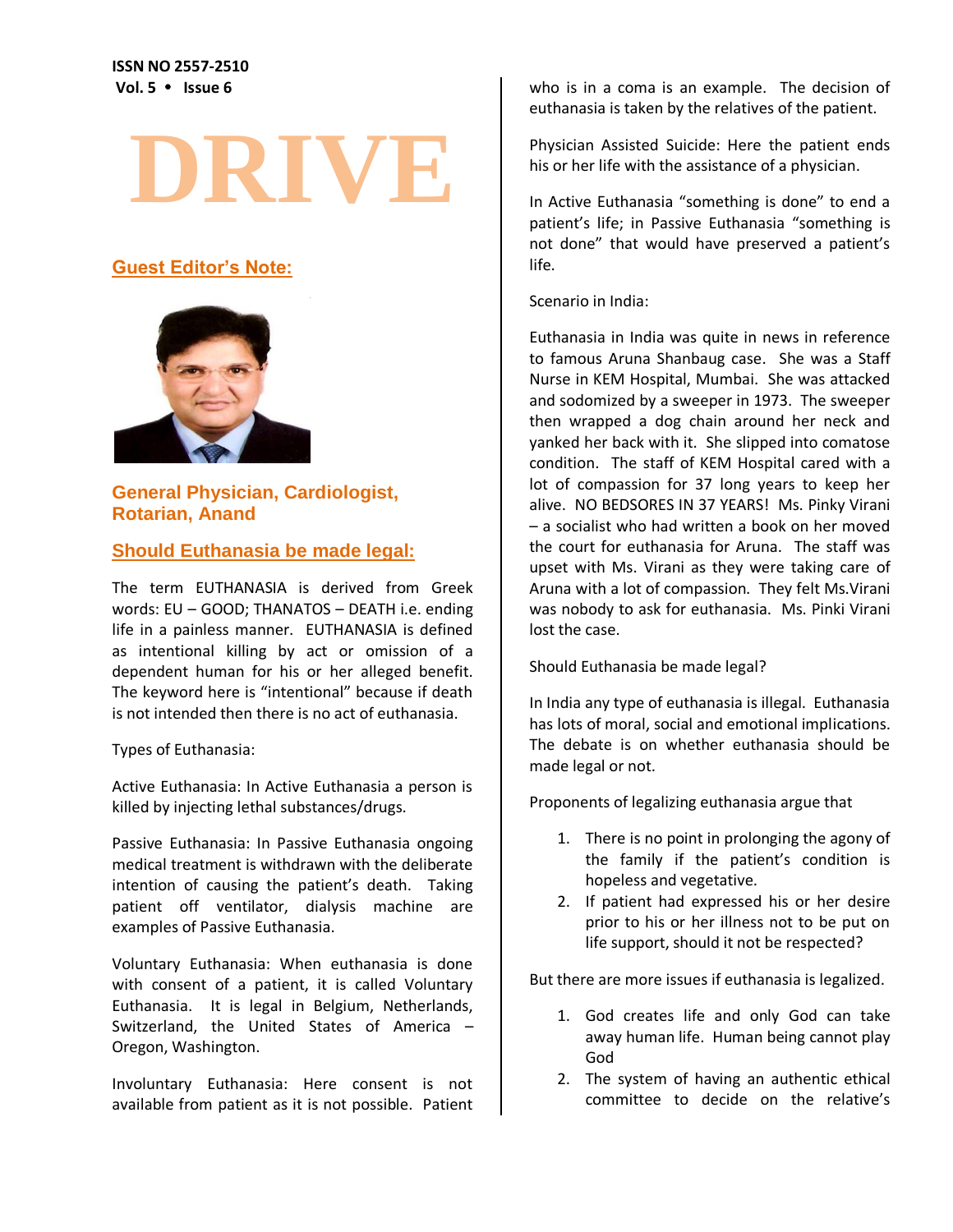desire for euthanasia is not only lacking but may not be feasible. (India)

- 3. There is a strong possibility of conspiracy between doctors and relatives to end patient's life to get the inheritance.
- 4. There have been many instances wherein the patients dismissed of as hopeless cases made a miraculous recovery. A decision of euthanasia in such cases would have been disastrous. (Forces beyond medicine)
- 5. Some family members do not want to shoulder tough responsibility of taking care of patient and hence may resort to this (if it is legal).
- 6. The modus operandi of creating law in India is always questionable.
- 7. If attempt to commit suicide is illegal, how could one think of making euthanasia legal?

## **From the Chief Editor's desk:**

## **Dramatics: Skills for Communication and Articulation**

Dramatics are the expression of the action or emotion associated with drama or theatre and they are arresting or forceful in appearance or effect. Though the word is closely associated with drama and theatre, it is an integral part of day-to-day life. Dramas were written and enacted to provide an escape from the harsh realities of life. For a common man enmeshed in the mundane activities of his life, the need to create a fairy tale out of it became strong – the reason for the immense popularity and success of dramas. With passage of time dramas were perfected, polished and made tailor cut to suit the needs of the society and time in which they were enacted. When this happened, dramatics also went under the knife to emerge as one of the most important intricacies of dramas.

Dramatics has become one of the most sought after characteristics for the success of a play. One has to be very creative and innovative to make dramatics impeccable and relevant for they are based on the need to create something new and to be creative. A Chinese proverb goes like this: "Tell me and I will forget. Show me and I will remember. Involve me and I will understand". This is where dramatics come into the picture. Dramatics enable students to be creative which in turn makes them more assertive, convinced, articulate and vocal. With the emergence and dominance of these basic qualities, students are egged on to learn and take part in dramatics. With these new turns the importance of dramatics has reached a new level by becoming a central part of academic curriculum.

With the induction of dramatics into the academic syllabus, the perception of dramatics among students has taken a new meaning and dimension. It has mooted the creativity, problem solving skills, communication skills, public speaking skills, the art of articulation, self-control, positive and confident self-image, discipline, tolerance, empathy and team work, among students. Dramatics have proved to be a supplement to the spoken language by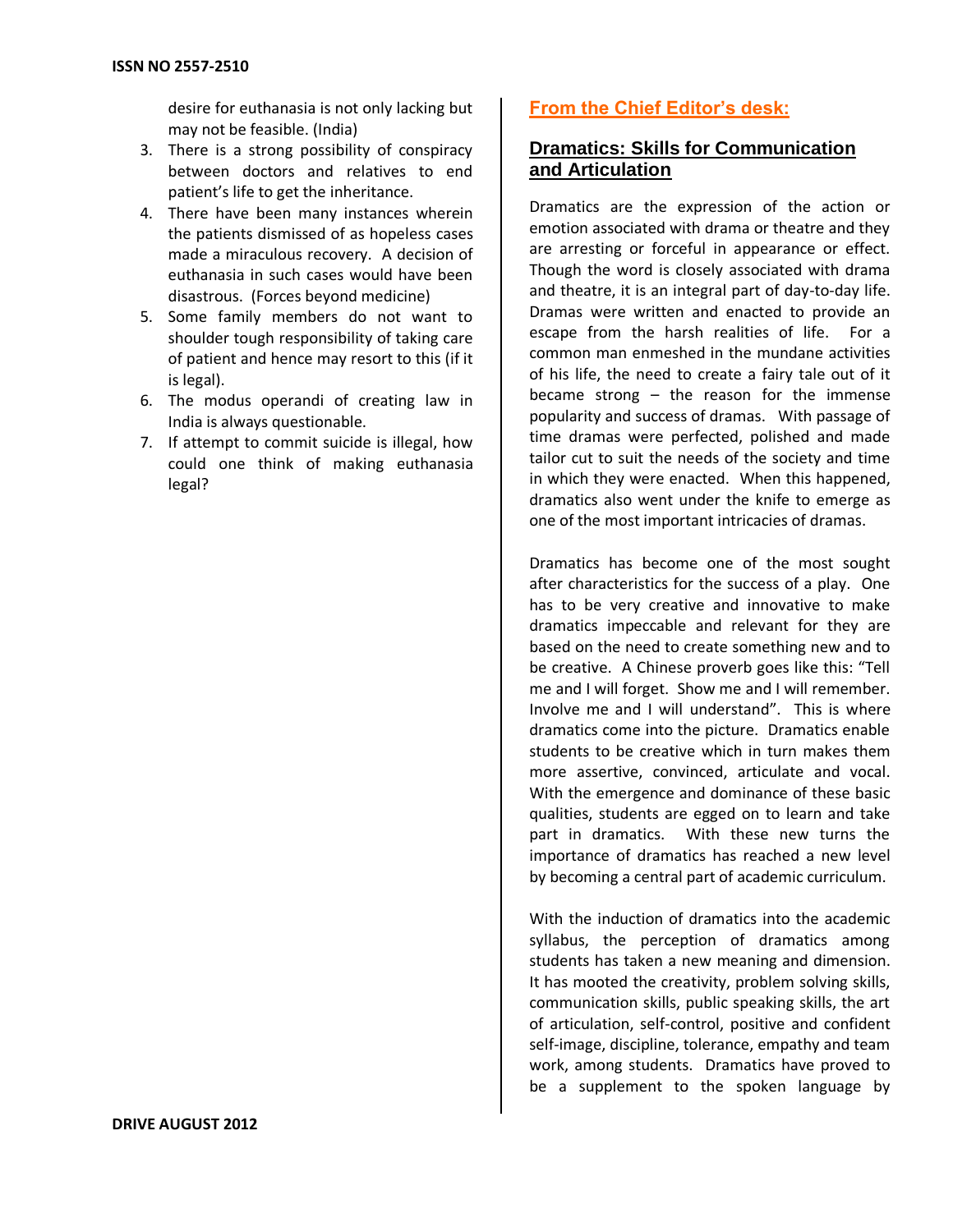providing the outlet for students' emotions, dreams and thoughts. Because of the outlet the urge and the need to bring out their feelings become stronger thereby improving their communication skills and the art of articulation. Participation in dramas gives students the opportunity to discover and rediscover their personality, identity and individuality, to explore new terrains, to identify their aspirations and dreams, to have new approach to problems and challenges, to have new perception of the world around them and to put themselves in the shoes of others.

Such prospects assist students in having a new and better understanding of themselves, the world and the people around them. This extensive comprehension makes the students fearless and confident to voice their opinions and communicate their feelings in a persuasively and forcefully. This is an important factor in the present age, an age that is determined by unrelenting focus on information, accuracy, speed and competency. To be abreast with the progress of the world one needs to perfect communication skills and the perfection of communication skills brings another added advantage  $-$  the art of public speaking. Communication skills and public speaking go hand in hand for they are very much required to make a mark and to leave a foot print in the world. These two practical aspects make a man more convincing, assertive, bold and persuasive in his communication.

Dramatics empower students to discover and explore new roles, identify themselves with the roles, and learn to look at the world through the eyes of other people. This is of immense value since students learn to master language to communicate their thoughts effectively and efficiently. It happens because while enacting a drama students need to talk aloud to the audience and convey their frame of mind to the other coactors. Because of these requisites, students try to experiment with language in different situations. Initially they may falter, but with passage of time they will acquire mastery thereby improving their communication skills.

While students communicate their ideas to others, both the audience and co-actors, they also attempt the tackle a particular situation in a drama for which it is very essential to develop and master communication skills. Through these situations students learn to articulate their feelings and thoughts which are then communicated. This helps in cultivating social skills and interactive skills which further augments communication skills and the art of articulation. Enacting a drama teaches many new words to students whose vocabulary is enriched. Enriched vocabulary aids in effective communication skills and makes students selfassurance to give voice to their ideas. With the improvement in vocabulary students' fluency is given a boost which in turn develops clarity of speech, sound and vocal expression.

Dramatics foster students to combine imagination with the spoken language which can have tremendous impact on the vocal expressions. Dramatics stir the within of students through its strong feelings and emotions when they play a characters. They become one with the characters that they enact and when they get into the shoes of characters and listen to other characters in the drama, they are coaxed to portray powerful ideas through words and voice. Dramatics promote communication in students by enabling them to use words that they have heard and also listen to the other characters intently in order to understand what is being said. Because of intent listening, the compelling need to be understood by others set the students thinking to come out with the right word at the right situation. So students learn the right communication for the right occasion.

Dramatics not only improves verbal communication but also develops nonverbal communication. Nonverbal communication can convey hordes of meanings to different people in different situations, culture and location. And hence it is equally important to perfect one's nonverbal communication. Students learn this when they enact a drama in the presence of a versatile audience they are conscious about their bodily movements. Above all bodily language displays strong emotions and feelings and this accentuates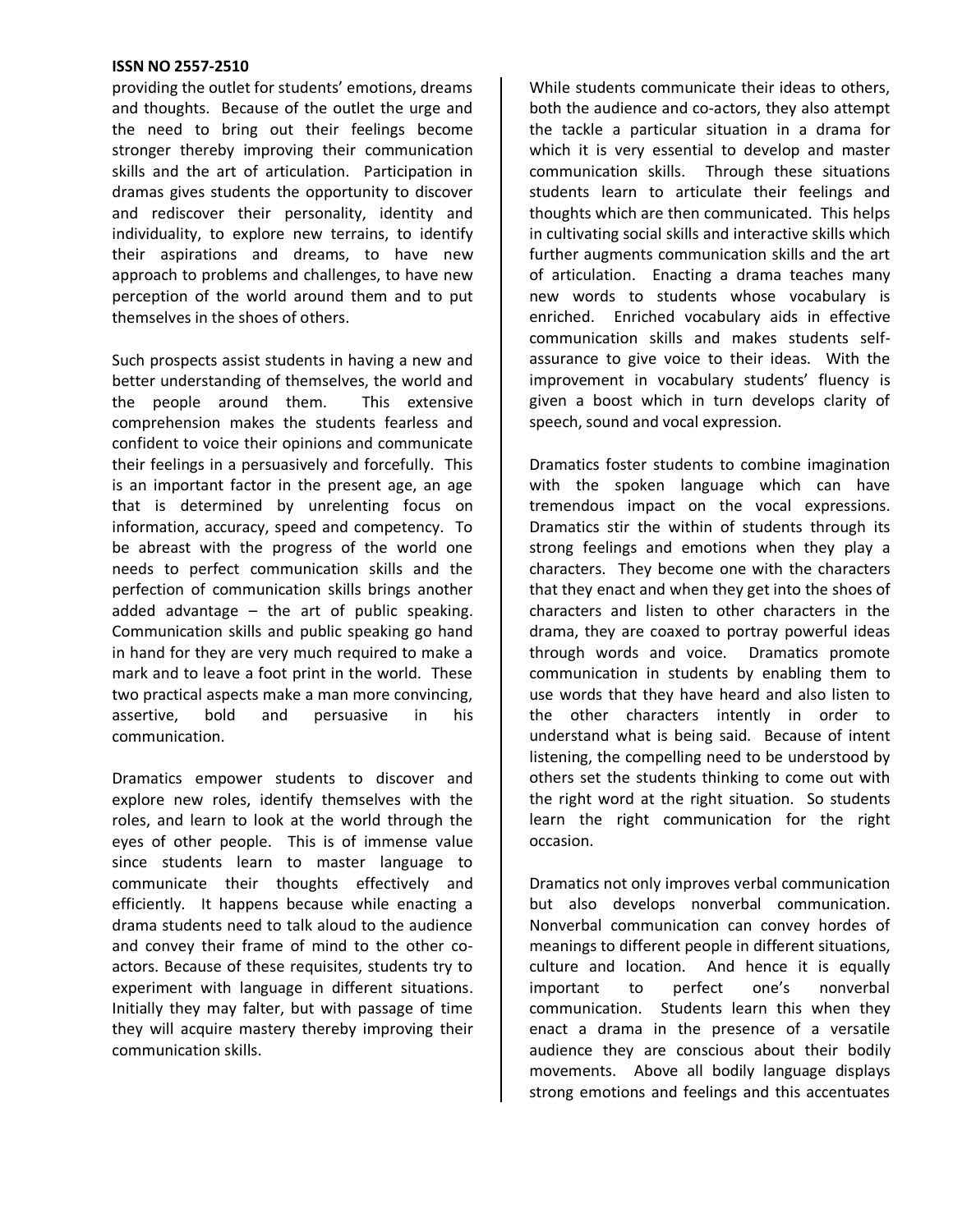the verbal communication. Dramatics are powerful to pull students from their shells and make them realize the immense potentials of communication and articulation for they are propelled by the human need to reach out to other human beings.

For students who are shy, timid, less confident, withdrawn and introvert, dramatics are the best options to bring them out and make them feel connected to the world and people around them. Expressive language is fostered through participation in dramas and thus one can conclude that dramatics have intrinsic and extrinsic value that can work wonders in students.

**By:**

**Dr. Nikhil Zaveri**

**Director & Principal,**

**SEMCOM.**

#### **DRIVE AUGUST 2012**

## SEMCOM **updates**

## **Fine Arts Competition:**

Fine Arts Competition was organized on 19th and 20th July 2012. The judges were Mr. Kanubhai Patel, Principal, CVM's College of Fine Arts, Mr. K. C. Patel, Principal-in-Charge, CVM's College of Fine Arts, and two Assistant Professors from CVM's College of Fine Arts namely Mr. Krishna Padiya and Mr. Piyush Thakkar were the judges and the coordinators were Ms. Komal Mistry and Ms. Priyanka Nair. More than 190 students took part in various events like Poster Making, One the Spot Painting, Cartooning, Clay Modeling, Collage Making and Rangoli. Vishal Patel (TYBBA), Mitesh Patel (TYBCA), Reetika Chandel (4th Year BBA – ITM), Shruti Durgannavar (FYBBA – ITM), Palak Patel (4th Year BBA – ITM), Pooja Khanpara (SYBCom A) were some of the winners in different events. All the art items were displayed in the art gallery of CVM's College of Fine Arts on 21st July 2012 for public view.

#### **Blood Donation Camp:**

On 25th July 2012 Blood Donation Camp was organized by the college in the library in association with Red Cross Society, Anand, to commemorate Kargil Day which is celebrated as Vijay Diwas. 186 bottles of blood were donated by students and faculty members for which Mr. Binit Patel was the coordinator.

#### **Patriotic Song Competition**:

To instill feelings of patriotism in students, SEMCOM organized Patriotic Song Competition on 26th July 2012 for which 350 students under sola and group categories registered out of which 120 students were selected for the final competition. The judges were Mr. Urmil Desai, a renowned musician and Mr. Abhilash Mehta, a renowned music composer. The coordinators were Mr. Sarvesh Trivedi, Dr. Shuvasri Das and Ms. Palak Patel. Under the solo category Swar Y. Pandya (4th Year BBA – ITM) and Kunal J. Vaishnav (FYBBA – ITM) secured the first and the second prize respectively. 4th Year BBA – ITM and TYBCom A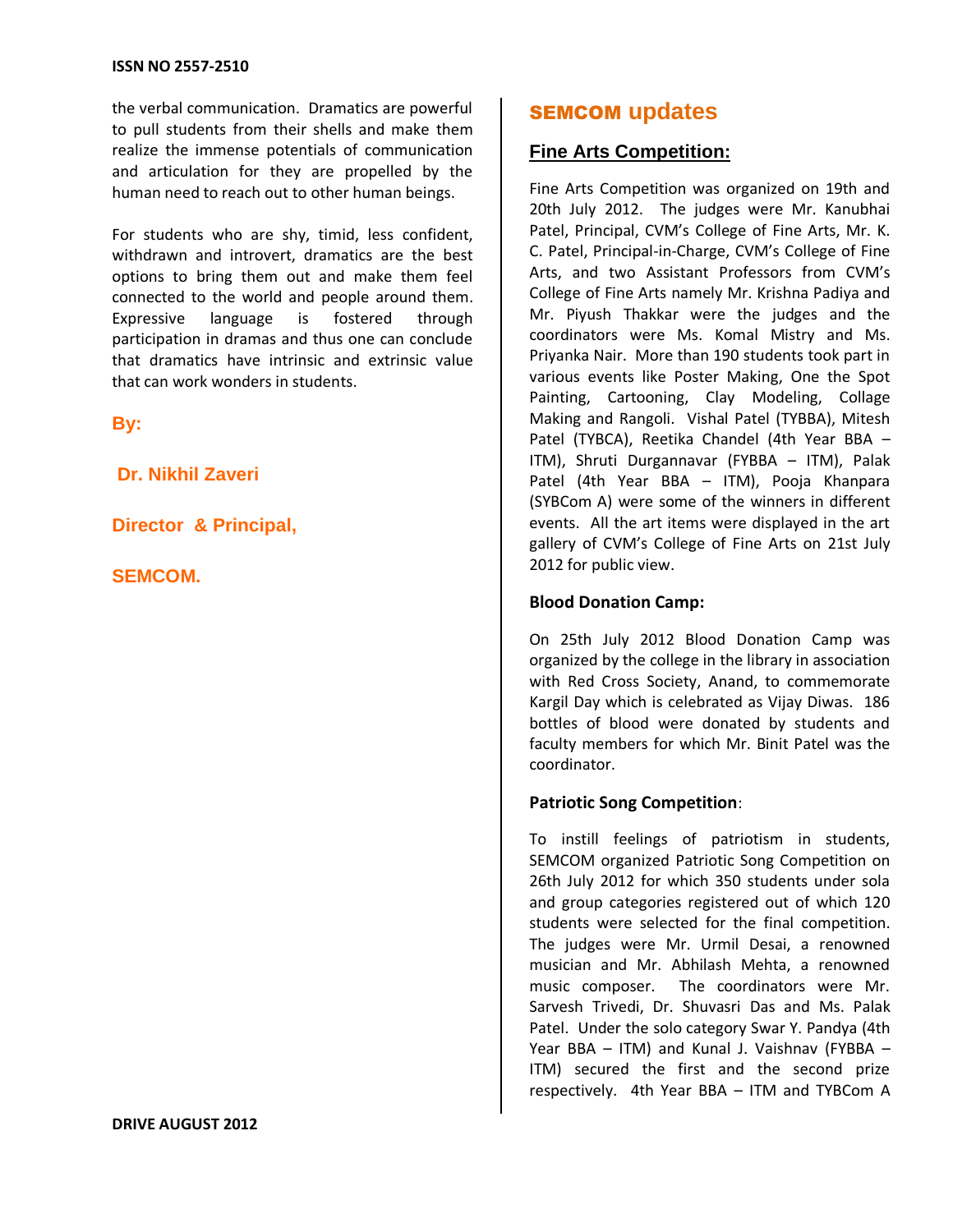were the winners in the group category. On the same day Tri Colour Competition was organized which saw the students dressed differently with the three colours of the Indian flag.

#### **Tree Plantation Day:**

Tree Plantation Day was on 31st July 2012 wherein 500 saplings were planted by SEMCOM students in two primary schools in the village of Shihol. 60 students took part and Mr. Sunil Chaudhary, Mr. Pratik Shah and Ms. Rina Dave were the coordinators.

#### **Workshop on Essay Writing:**

Shri Ram Chandra Mission in partnership with United Nations Information Centre for India has organized All India Essay Writing Event for which participation from students is invited. The topic for the Essay Writing Competition is "What lies behind us and what lies before us are tiny mattes compared to what lies with us". Hundred students had registered for the competition. To make known the intricacies of essay writing, a workshop was conducted in H. M. Patel Career Development Centre in two sessions. The first session was taken by the Director, Prof. R. C. Desai, who explained the topic and the second session was taken by the Assistant Director, Ms. Chitra Ramesh who talked about the requirements of a good essay. The students were taken in two batches and the workshop was conducted on 30th and 31st August 2012. The coordinators were Ms. T. Hepzibah Mary and Mr. Dipan Bhatt.

#### **Workshop for Theatre:**

To make students more aware of acting skills and the requirements of a good drama a workshop for theatre was organized from 6th to 8th August 2012 at Students' Hall for which Mr. Mukul Naag, Film and TV actor was the guest speaker. The theme of the workshop was "Theatre Workshop to Enhance Business Communication and Articulation wherein 40 students participated. Mr. Dipan Bhatt was the coordinator.

#### **Intercollege Football Tournament:**

Intercollege Football Tournament was organized from 6th to 9th August 2012 by Sardar Patel University which saw the participation of 22 teams. SEMCOM team won the championship.

#### **Workshop for Smart Eye Photography:**

99 teams had registered for Smart Eye Photography Competition for which a workshop was organized on 8th August 2012. Mr. Rakesh Nair, Senior Photographer, Times of India, was the expert who taught the intricate techniques of photography, the requirements of a good photograph, how to click photographs and how to frame photographs technically. Dr. Shuvasri Das, Dr. Vigna Oza, Mr. Vismay Shah and Ms. Hiral Patel were the coordinators.

#### **Janmashtami Celebration:**

Janmashtami was celebrated through Matkifod on 9th August 2012 and was organized by the Students' Council, Mr. Nilay Vaidya, Vice President, Students' Council and the Staff Secretaries – Mr. Ankur Amin and Ms. Ami Trivedi.

#### **Ad Making Workshop:**

Workshop for Ad Making Contest for the first year students who had registered for the event was organized on 13th August 2012. The workshop was conducted by former students of SEMCOM – Abhay Joshi and Nilkanth Ray. They explained to the students how to shoot a commercial advertisement, how to frame the scrip and the requirements of good team.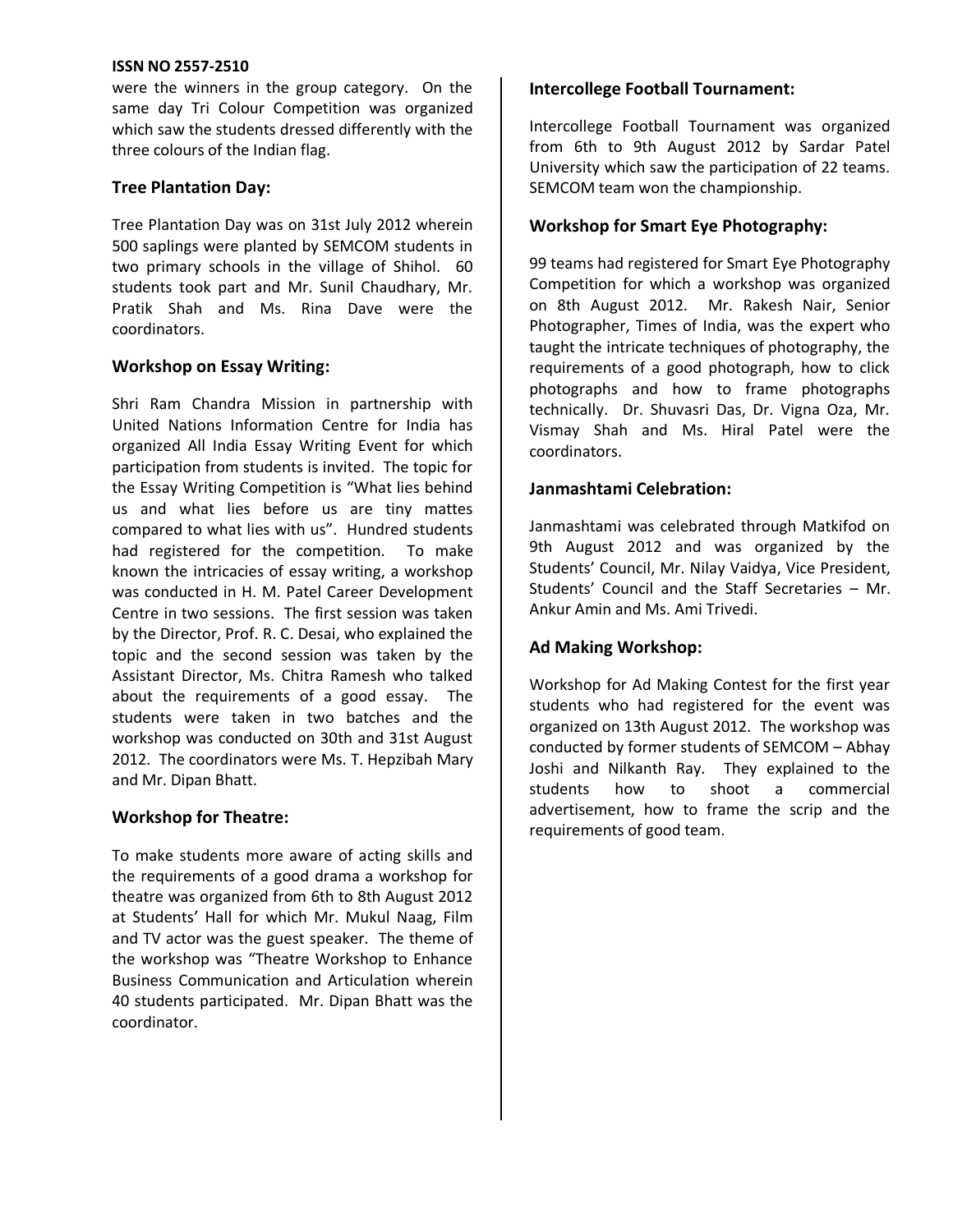**Book Review:**

## **TEACHER EDUCATORS: Their**

#### **Academic and Professional Profile -**

#### **Susandhya Mohanty**

This books deals with academic and professional background of Teacher Educators working for Teacher Education improvement. A detailed discussion has been made on theoretical perspectives of Teacher Education with special reference to its aims and objectives, pre-service and in-service Teacher Education including various modes of teacher education. The writer has dealt with the historical perspectives. This work is mainly a by-product of the author's study on academic and professional characteristics of Teacher Educators, working at the elementary level. The findings of the study, she has conducted, throw light on various aspects of Teacher Education. The suggestions given in this work on the basis of her findings are quire enlightening and useful for solving many problems and issues standing in the way in the field of management and development of teacher education.

#### Contents of this book include:-

Theoretical perspectives of Teacher Education; Historical perspectives of Teacher Education; Studies on Teacher Education; Teacher Educators; Teacher Educators: Background and Characteristics; Conclusions and Appendices.

The first chapter deals with Theoretical Perspectives of Teacher Education. While introducing the core of the subject, the author describes Teacher Education vis-a-vis quality of education, meaning of Teacher Education, aims and objectives of Teacher Education, objectives of preprimary Teacher Education, objectives of Teacher Education for primary and secondary stages, types and modes of Teacher Education (pre-service and in-service teacher education) etc.

#### **DRIVE AUGUST 2012**

In the second chapter while discussing the historical perspectives of Teacher Education she narrates the Teacher Education in preindependence era and after independence. She gives detail history of development of Teacher Education in Orissa before and after independence.

The third chapter contains previous studies on Teacher Education. After discussing the need and importance of review of literature, she reviews related research literature. Among them are Arora and Chopra (1969), Banarejee (1967), Sharma (1970) Arora et. al. (1974), Dasgupta (1977), Hemambujam (1983), Goyal and Chopra (1984), Saran (1975), Sethramu and Usha (1984), Seetharamu and Manvikar (1986), McCulough (1992), Reynolds (1992), Davidman (1993), Mohanty (1998), and Jena, et.al. (2001).

She also discusses the National Policy of Education (NPE 1986 and Programme of Action (1992), the Eighth Five Year Plan (1992-97) and Ninth and Tenth Five Year Plan (1997-2007).

The fourth chapter deals with her research design. In this chapter she gives the rationale of the study, objectives of the study, delimitation, operational definitions, (Academic and professional, Profile etc.), method, sample, research tools, its validity, collection of data, its tabulation and analysis.

In the fifth chapter, background and characteristics of teacher educators are discussed. The author gives demographic characteristics of teacher educators by age, sex, religion, caste, their ruralurban back- ground, health status, marital status, family size, academic background, academic qualifications, role reference, their publications, presentations of papers and hobbies. In professional characteristics, teacher educators by rank, experience, and time spent on performing different activities. In- service training programmes are discussed in detail. Teacher educators' attitude towards internal variables is given in various tables. Their membership in professional associations is also tabulated. Their visit to foreign countries, their research studies, and experts' views on elementary education programmes are given in detail. At last she highlights on participants'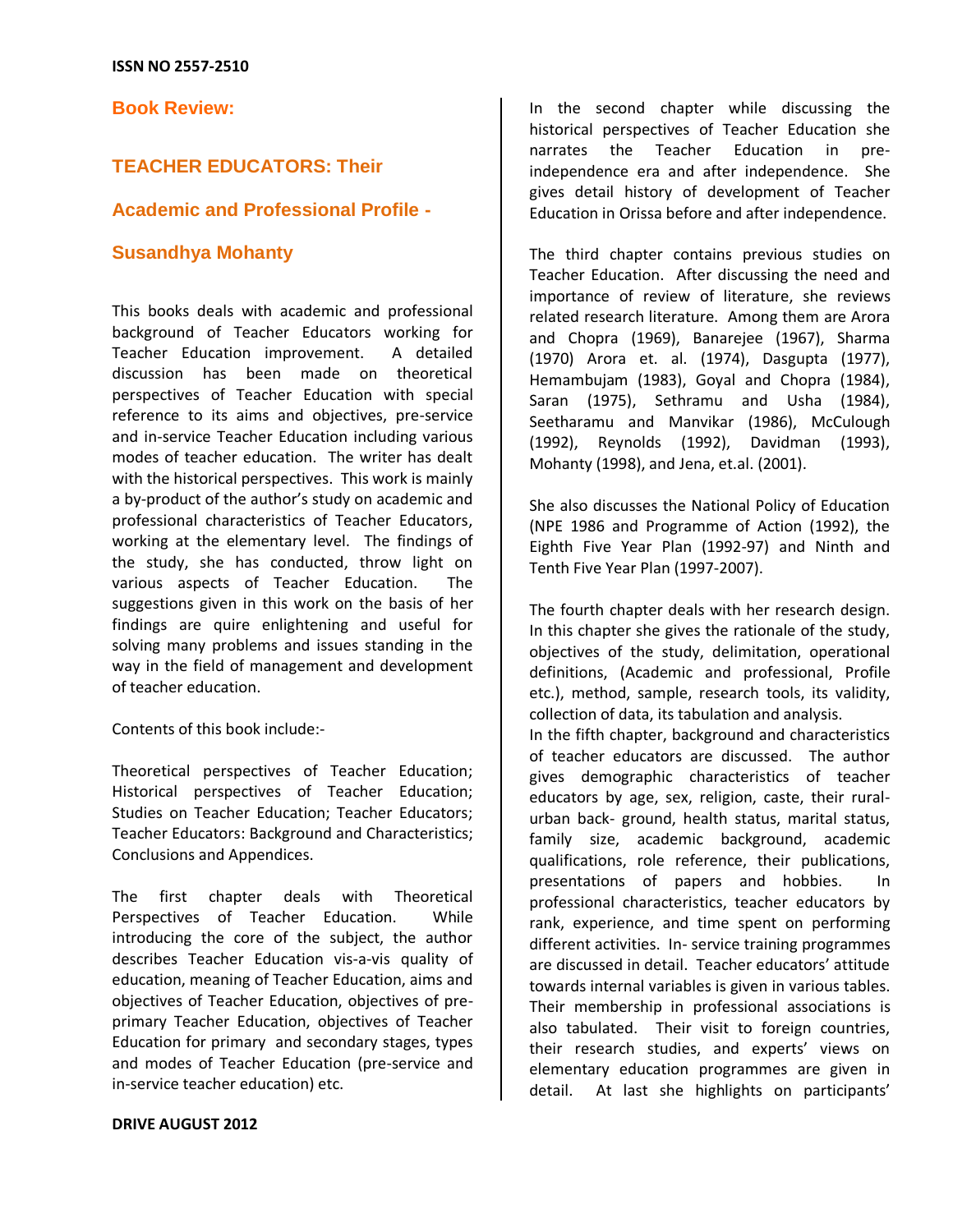observation and in-service training courses for teachers capacity building.

The last chapter concludes her research. Major findings are categorized in three groups: demographic, academic and professional. 11 findings are demographic, 13 findings are academic and 37 findings are professional. 26 major opinionnaires are given in various sub-sections.

The major recommendations suggest uniformity in recruitment of teachers, in promotion, to fulfill shortage in S.T. Schools, increasing co-curricular activities, increasing the academic level of DIET professors, (teachers), increasing research work in DIET, better facilities to conduct Action Research and their publication, increasing library and laboratory in DIETs and ST schools, need of improvement in practical examination, appointment of Principals in DIETs. As per guidelines of NCTE and DIETs should be established in all the districts, innovative and development projects should be organized, quality of teacher educators can be improved by workshops; adequate supervision and monitoring of DIETs and ST schools, co-curricular activities should not be organized merely as annual rituals but innovative programmes should be introduced. Evaluating system also requires improvement. Their service conditions need to be improved.

It is desirable to appoint Teacher-Educators with Post-Graduate Degrees as per the NCTE norms. Incentives should be provided for conducting research, particularly action research in ST schools and DIETs. Since 33 percentage of Teacher Educators are in teaching and research, they should be provided with adequate activities for their professional growth.

Since the percentage (DIET-12% and ST-6%) of teacher educators is small, it is better to encourage them to write articles and books for their professional growth.

Teacher Educators may be encouraged to develop that would help their cognitive, affective and psychomotor capabilities. It is essential to rational their work load for better mental health and service conditions. Induction courses should be organized for Teacher Educators at least within 3 to 6 months of their appointment. It is necessary that all the Teacher Educators of DIET as well as ST schools should be given equal opportunities for their participation in different in-service one type of Teacher Education Institutions at the elementary stage.

The findings of the study throw light on various aspects of Teacher Education, of India in general and of Orissa in particular. This book will no doubt help the teachers, Teacher Educators and Research.

#### Critical Analysis:

The book 'Teacher Educators' by Susandhya Mohanty deals with the academic and professional background of Teacher Educators working for Teacher Education improvement. A detailed discussion has been made on theoretical perspectives of Teacher Education with special reference to its aims and objectives, pre-service and in-service Teacher Education including various modes of teacher education. The writer has dealt with the historical perspectives. This work is mainly a by-product of her study on Academic and professional characteristics of Teacher Educators, working at the elementary level. The findings of the study, she has conducted, throw light on various aspects of Teacher Education. The suggestions given in this work on the basis of her findings are quire enlightening and useful for solving many problems and issues standing in the way in the field of management and development of Teacher Education.

The major part of the book contains profile of background and characteristics of Teacher Educators of Orissa which may useful to that particular State.

Her major findings are grouped under demographic, academic and professional division.

The findings and recommendations suggested by her will be useful to teacher educators, policymakers, administrators, scholars, students trainees and people at large.

**BY:**

**MS. REENA DAVE**

#### **LECTURER,SEMCOM.**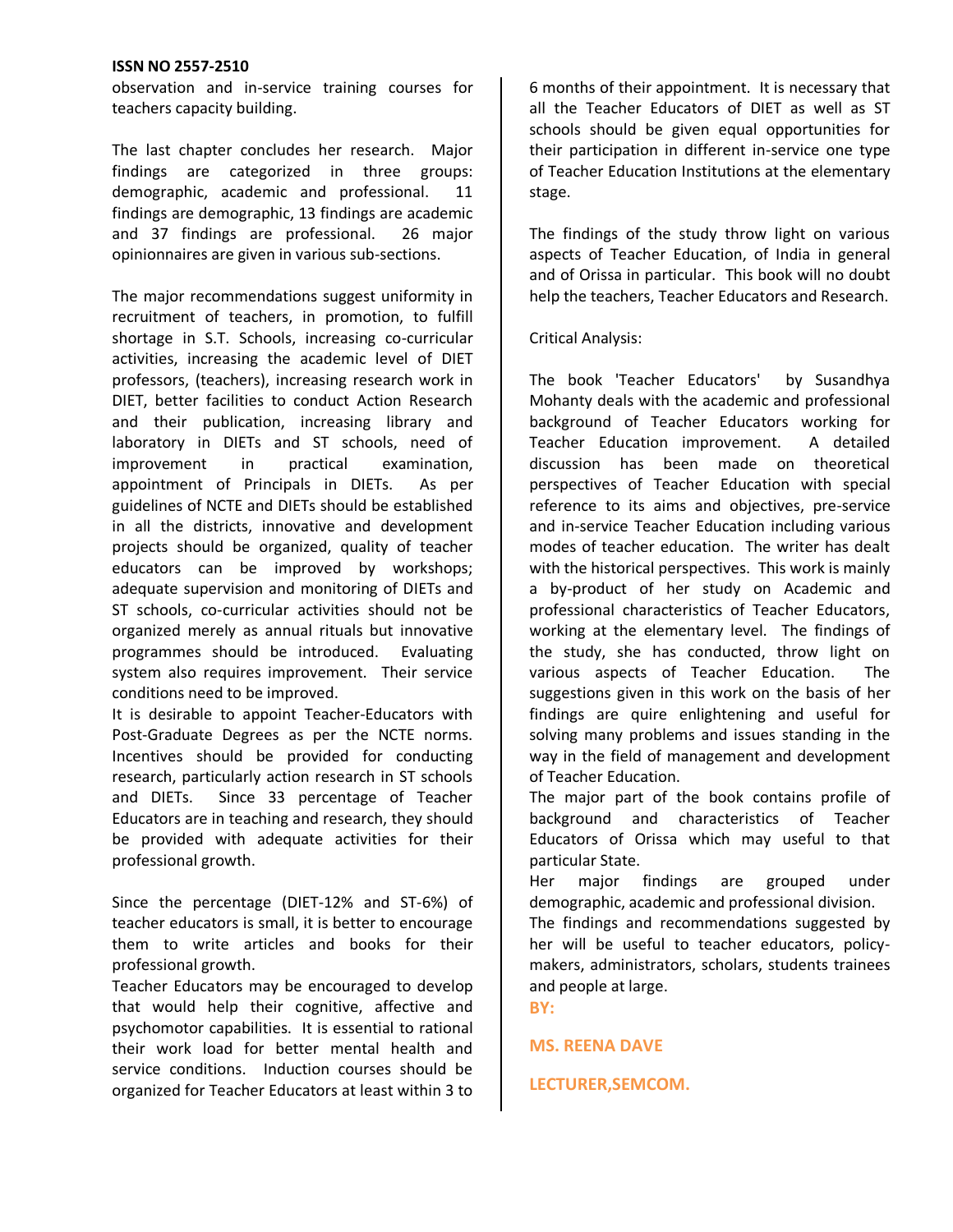## **Article: Intellectual Property Rights and Technological Innovation**

## **Introduction**

The concept of intellectual property is of recent origin. We are aware of physical property like a bungalow, which is tangible and visible. Intellectual property may not be visible and tangible, however very much valuable. This word has legal dimensions also. A commercial complex, machinery, furniture, jewelry etc. are the product of bricks, cement, iron and steel, wood etc. The intellectual property is the product of intellectual effort and human brain. That is why it is called intellectual property. It has no physical shape but is very valuable. It is the product of human intellect.

#### The concept of intellectual property

The term intellectual property or intellectual property rights has been very well known and recognized all over the world. This concept implies something created by human intellect. It is the outcome of human brain. It is innovative, novel and distinct in nature. Like physical property, it has no physical shape. However, it is very valuable. It is not visible and is intangible.

This term covers patents, industrial designs, know how, copy right, trademarks and confidential information. Patents, designs and copyright are the product of intellectual effort and creative activity. The concept of patent is based on novelty inventive step. Designs cover novelty and originality of design not previously published. Trademarks are based on the concept of distinctiveness and similarity of goods. Copyright is based on the concept of originality.

These concepts create some distinct thing which is protected in the form of property. The creators are given exclusive rights about this property. These rights create valuable property. These rights are recognized by law and protected by law. In India they are protected by (1) The Patents Act, 2005, (2) The Designs Act, 2000, (3) The Trademarks Act, 1999 and Copyright Act, 1999.

#### **DRIVE AUGUST 2012**

The scope and importance of IPR

The rights attached to intellectual property has link with commercial and business activity. These rights deserve protection and legal remedies since they are used for business and there is generation of profit. That is why it has value. The intelligent people bring out innovation and exploit it on commercial scale. The rights are thus created for patents, trademarks, copyright, designs, secret information and know how. These things are the creation of brain. They are not obvious and has some inventive step. There is distinctiveness, novelty and are creations of intellectual effort. These things have no physical shape like corporeal property. At the same time they are valuable. It is in the form of rights that it is being protected by law.

These things are called property, since like machinery they are applied in industry and commerce for earning profit. So for sole use it requires legal protection. Patent is a sole right to manufacture and sell an invention on a monopoly basis for twenty years. Registered designs (of various products) cannot be copied by the competitors. Trademark can be used in business solely by the registered owner (a businessman) for his products only. The author of a book or an artist of a drawing gets the right to copy only by himself. Somebody else cannot copy the same. These features of such things give them the status of property to be owned and enjoyed by the creator. The owner has the sole use of this right and he earns super profits. This right is given to him as it is his own intellectual creation.

Patents, Copyright, designs and industrial know how

A patent is available to an inventor if (1) there is a novelty of product or process (2) there is an inventiveness, and (3) utility. This novel product must be capable of being produced and sold. The society should benefit in the form of new and better products and the inventor/manufacturer earns monopoly profits for twenty years. Copyright is the sole right to copy and produce again (by the creator/author). Copyright is available for original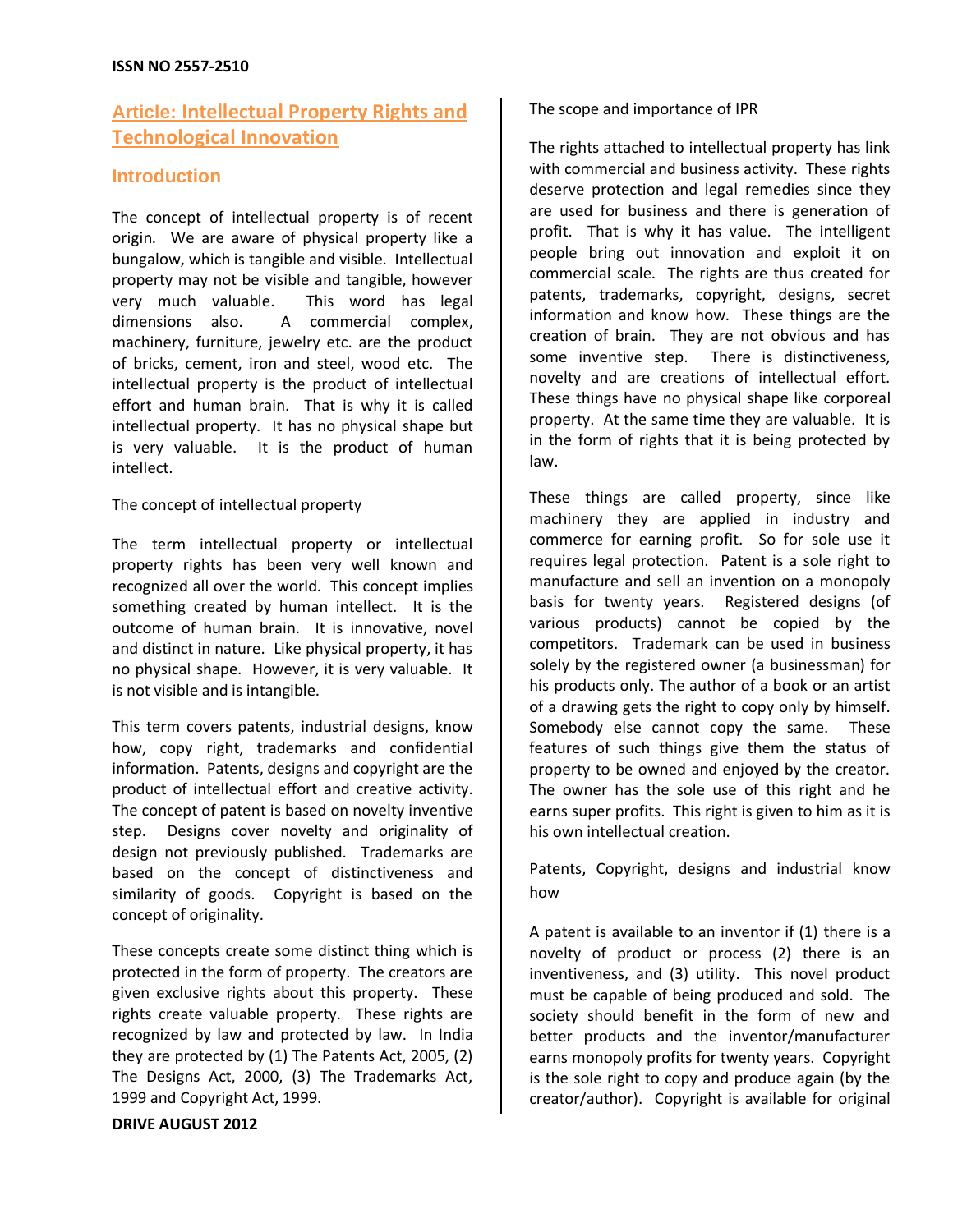literary, dramatic, musical and artistic works, cinematograph films, and sound recording. Literary work includes computer programmes and computer databases. Designs are the features of shape configuration, pattern, ornament or composition of lines or colours applied to any article by any industrial process. A trademark is a visual symbol in the form of a word, a device, or a label applied to articles of commerce with a view to indicate to the purchasing public that they are the goods manufactured or otherwise dealt in by a particular person as distinguished from similar goods manufactured or dealt in by other persons. In the modern times, the functions of a trademark are: (1) it identifies the product and its origin (2) it guarantees its unchanged quality (3) it advertises the product, and (4) it creates an image for the product. The trademark should be easy to pronounce and remember, it should be easy to spell correctly, it should be short and it should appeal to the eye and mind of the customer. Industrial know how is knowledge developed by a businessman during his business which helps him in doing the business in a better way and maximizing the profit. He keeps it a secret and uses it in his industrial or commercial activities. All the intellectual property rights are well protected by the state. For misuse of a trademark, an injunction can be obtained by the owner of the patent. Damages can also be claimed for illegal use of a patent, design or a trade mark. Criminal punishment in the form of fine and imprisonment is also provided in the concerned laws.

#### Technological revolution and IPR

Fast growth of technology has a direct bearing to the growth of intellectual property like patents and technical know-how. By technological innovations and research, engineers and scientists find out new products and processes, foe which patents are granted. This is true particularly in the industries like pharmaceuticals, machine tools, electronics and consumer durables. Research brings new designs of products. By research and development new types of products can be developed for which new trademarks can be obtained. Technology helps in creating new type of music, movies and artistic works for which copyright can be obtained.

Needless to say through constant research and technological innovation companies like Honda, Glaxo, IBM, Samsung and Toyota find out new technical know-how and develop their business.

#### Conclusion

Intellectual property is the outcome of twentieth century. It is the creation of the human brain. Business people use it commercially to remain ahead in business and maximize profit. At the same time, society gets new and better products. All these rights are legally protected for the owner of the intellectual property. It benefits both, the businessman and the society.

**BY:**

**DR. SUBHASH JOSHI LECTURER, SEMCOM.**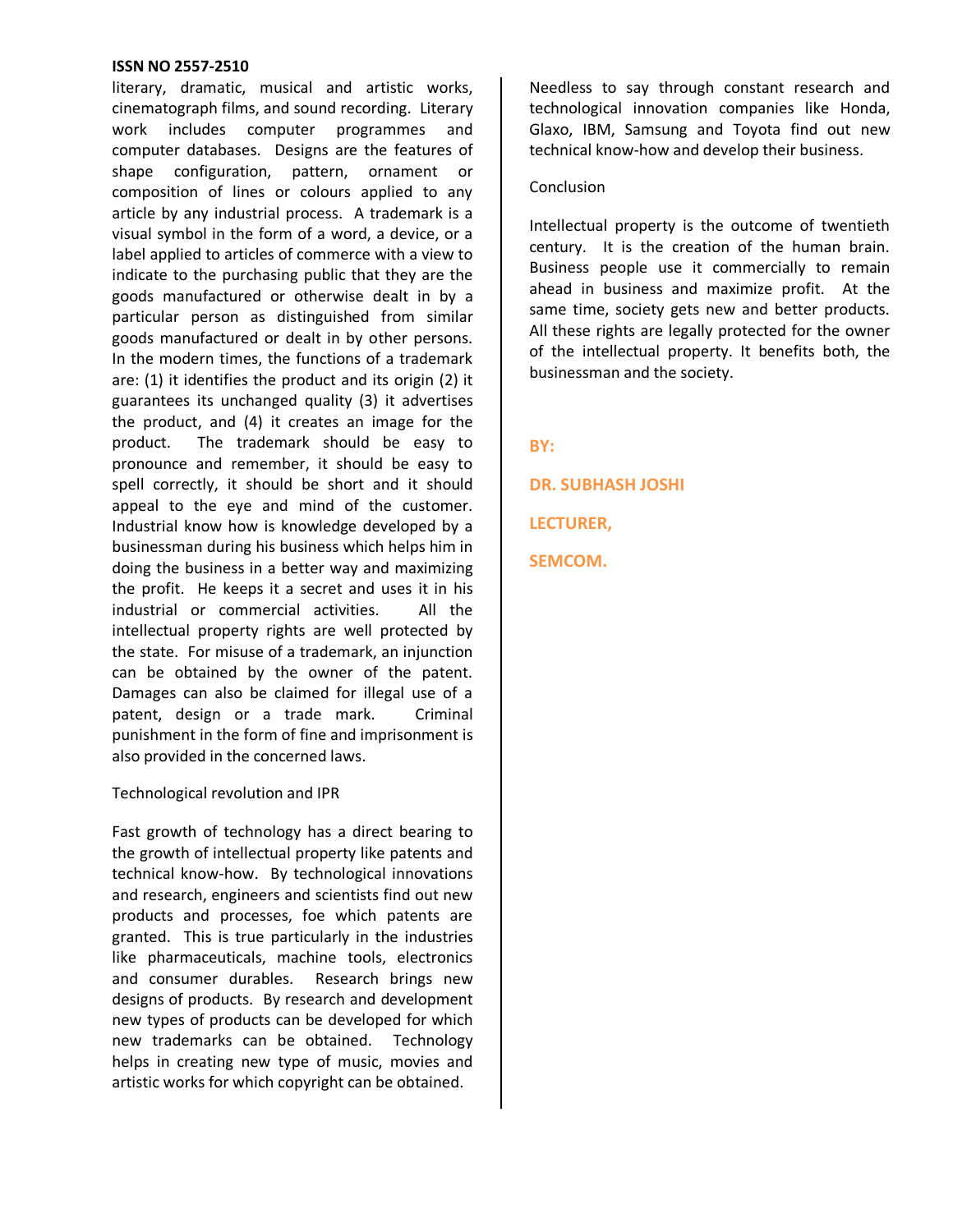#### **ManageAnt:**

## **STRATEGIC SUPPLY CHAIN MANAGEANT: A TOOL FOR BUSINESS TRANSFORMATION:**

Management is a problem solving process of effectively achieving organizational objectives through the efficient of scarce resources in a changing environment.

This definition envisages the following. (1) It is a problem solving process. (2) It is concerned with the efficient use of scarce resources. (3) It requires coordination of all the functions and diversified efforts. (4) It is aimed at achieving certain objectives. Therefore, this requires coordinated efforts of all the segments of the organization (Business firm). This philosophy is embodied in the tool called "Supply chain Management".

Here, we put the ideas about supply chain management and how it works in the competitiveness of the world. We know that, supply is related to the products which customers want. But supply chain which is related to how businessman can do the best supply to customers. For that easier supply, they have to look for establishing channels to distribute the products to the customer as per their requirements. So far distribution point of view and customer's satisfaction's point of view, every business person has to develop supply chain management. So they can supply products to the end customer with customer's satisfaction point of view. It is because the customer is the king of the market and the whole market is established and survives for and with the customers only. Otherwise, there is no need to establish any kind of business.

Global competitiveness today means that the customer is supreme. All Business Organizations are working hard to survive in this new competitive world. They strive hard to evolve strategies to maintain the position in the market by working in the best interests of the customer and his satisfaction. If customers are satisfied with the

**DRIVE AUGUST 2012**

distribution of product then they can establish their position in the market. So, here we say that customer is supreme for any Business Organization.

Supply chain management is one such effective methodology and presents an integrated approach to resolve issues in sourcing, customer service, demand, flow and distribution. With this integrated approach, we can get the results in the form of reduced operational costs, improved flow of supplies, reduction in delays and distribution and increased customer satisfaction.

So with the above explanation we can say that, supply chain management is directly related to the customer's satisfaction. It also talks about the importance of time to the Company's competitiveness and the constant trade-off between time and price.

We know that in today's competitiveness, only those enterprises and industries which can supply good and satisfy customers will have high success ratios. Because, in all aspects customer is the supreme factor for the companies to get or to achieve the highest success ratio with the help of satisfied customer only. The enterprises are able to provide goods and services but at the same time they have to provide timely cost effective services and also provide quality products to the customers which not only satisfy them but also delight them in the global competitiveness.

As we know that if customer is not satisfied with the goods and services provided by the enterprises or industries, then it will have adverse effects on the business. If supply chain management does not work effectively that will directly convert to the dissatisfaction of the customer because customer did not get the proper goods and services as well as a quality product on time, then it will directly affect the business. That loss is suffered by enterprises because of lack of supply chain management.

In today's era, we can understand that the velocity of business depends on factors both within the enterprise and the environment outside. So the challenges to the manager are to see how he can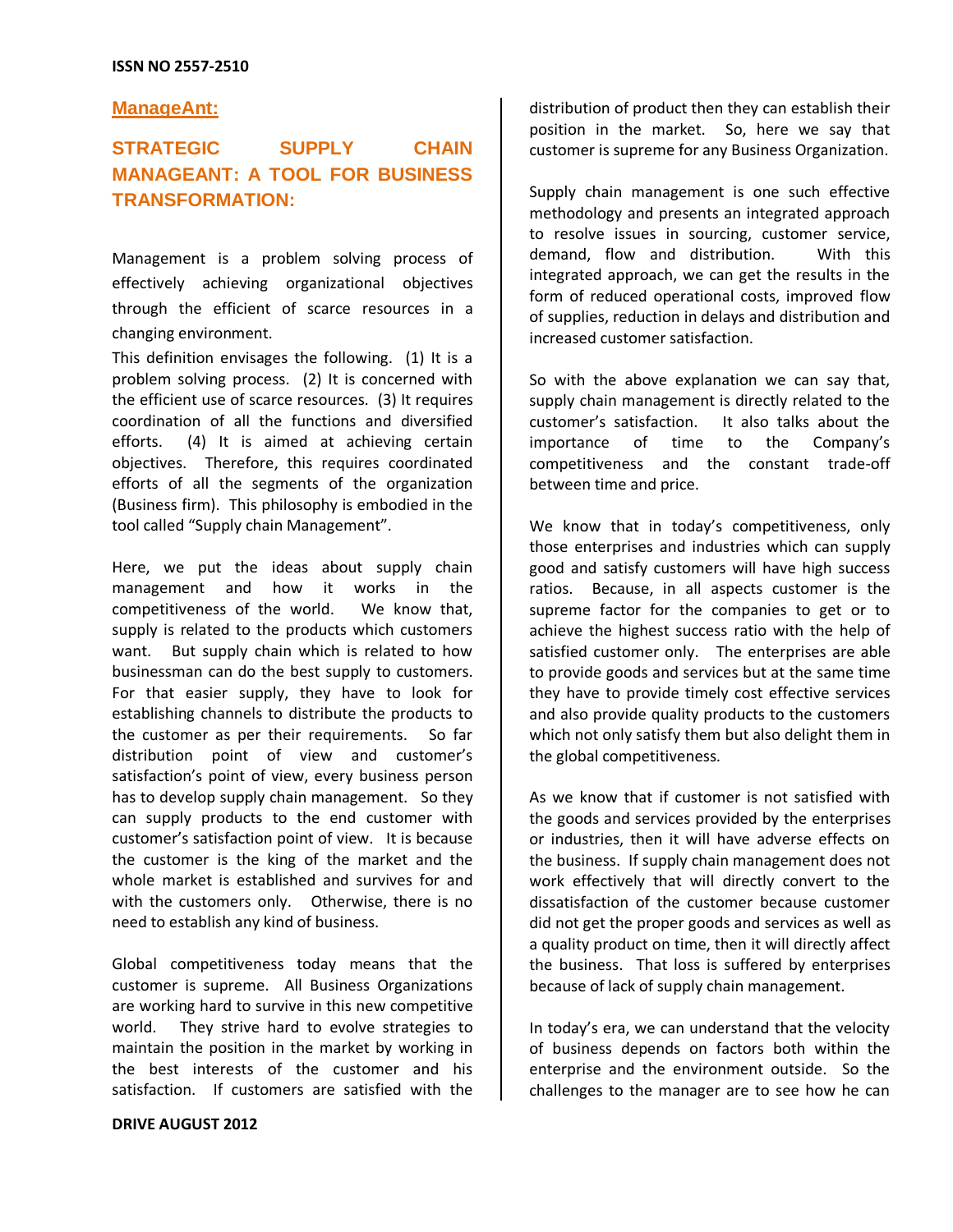increase the velocity of transactions within the organization by creative planning. To achieve this, an effective instrument is the use of Information Technology. If the manager wants to expand his business in the competitive world then he has to have the main focus on customer and how to supply the customer on time by giving or providing good services and quality product. If he wants to achieve more information regarding supplies and inventory levels in the buyers' enterprise, he should make use of Information Technology to improve in supply chain management. If the information network is extended to cover the suppliers also, then it is possible to realize the situation where the suppliers are directly in touch with the stock levels and inventory levels in the buyers' enterprise and can plan and supply accordingly. Perhaps the fundamental issues in supply chain management are in the constant choice between time and price. When there is a choice between time and price, we must give priority to time because time is the most valuable resource and in every procedure for supply there should be focus on how quickly this can be managed. Another important and valuable aspect is a creative and innovative outlook to the entire issue of supply chain management which can be nurtured only by building within the enterprise a culture of innovation.

While talking about Information Technology, so we can consider that modern technologies like internet should be effectively utilized to provide new opportunities for better supply chain management both in the terms of locating vendors as well as customers.

**BY:**

**DR. VIGNA OZA**

**LECTURER,**

**SEMCOM.**

## **Being: Where We Stand as a Human Being? : Let's Play** *Snake & Ladder*

Recently SEMCOM celebrated Janmashtami. To celebrate the festival SEMCOM organized MATKI FOD competition among students. It reminded me about the competitions and games we used to play when we were children. All these childhood games taught us different values of life. The games, rules and regulations, were formed to develop healthy relations among friends and relatives. They also teach sportsman spirit among people. In MATKI FODI, people form three – four floors of humans to achieve their goal of reaching MATKI. People take their positions on the shoulders of the people who make the base. Similarly, they make the formation of other floors as well. In this game, people have to have faith in the people who are below them. It teaches us to keep faith in others and trust them that they will not harm us, until we harm them. Likewise, other games we used to play in childhood teach us different lessons of life.

All most all have played marbles in our childhood. In the game of marbles, there are different varieties, which help children to focus on a particular thing. Simultaneously, mathematics of a person can be improved. Profit and loss were first learnt by a person in this game. "I came to play with 15 marbles and now after playing 10 games I have 20 marbles, it means I have the profit of 5 marbles after 10 games."

Chinese Whispers is a unique game which was played in different regions of India having different names. Some also call it Telephone, where they pass message in one person's ears and the other, and that is how it continues. This teaches a person voice clarity, even at the time he/she is speaking low. It, even, teaches different aspects of communication. How a message gets distorted and lost because of less attentiveness of the listener and mispronunciation of the speaker.

To develop an understanding of different colours, elders make children play a game called Colour – Colour, where the elders would start the game and will shout a colour and children are supposed to go and touch the colour, wherever they can find, and the one fails to touch the same colour will then shout, one-by-one, different colours and others will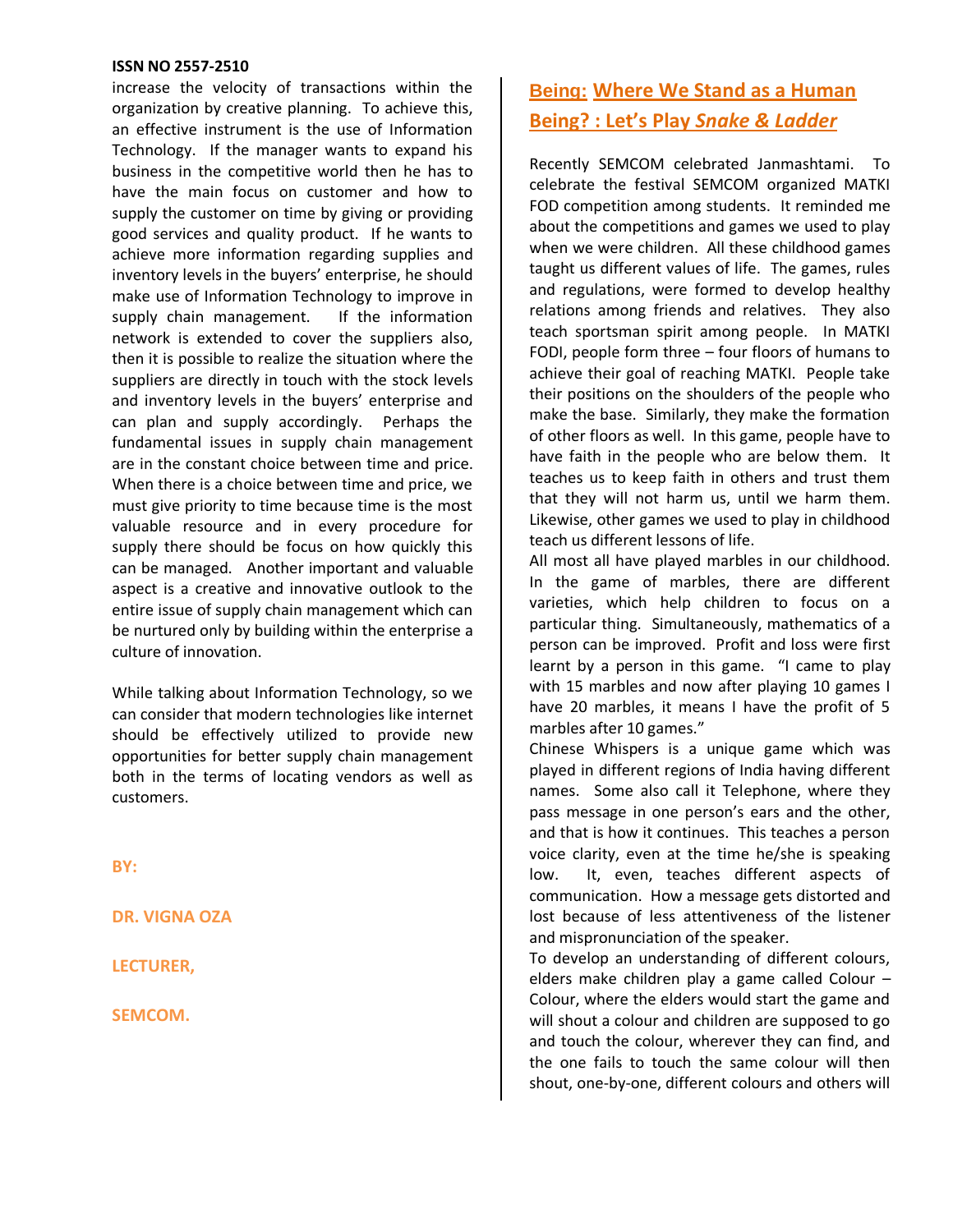follow him/her. That is how they continue the game.

Many outdoor games were played to make children physically fit and at the same time they teach these kinds of lessons of life. Indoor games also carry a lot of learning in it. Snake & Ladder was actually started to teach children good deeds and bad deeds. "If you do a good thing, then you will go up in life and if you do a bad thing, then you will go down in life." Many children might have learnt tables while playing with friends.

Things around us, whether it is a game or it is some non-living things, try to teach us different lessons life; but it depends on us how we perceive and learn things from the games we have played and the things around us. Let us now try to learn good things from every, living or non-living, things around us. At least one should know where he/she stands as a learner.

**BY: MR. DIPAN BHATT**

**LECTURER,**

**SEMCOM.**

## **Green Corner:**

## **RECENT TRENDS OF CLIMATE CHANGE**

## **Why new climate change deal is nowhere to be seen?**

The science is almost unanimous in describing climate change as the biggest environmental threat of our time. It is a real pity that the world leaders do not feel the same because new climate change deal is nowhere to be seen, and seems to be hugely overshadowed by the global economic meltdown. Sure, there have been plenty of climate change talks but very little has moved forward in terms of agreeing new international deal that would significantly reduce greenhouse gas emissions. We have been bombarded by different reports about big differences between developed and developing world that supposedly prevent the agreement on new climate deal. The truth behind these talks is completely different, namely neither of the big emitters is ready to make the first step and show the rest of the world the right and only logical way to move forward. They all fear that this will create gigantic damage to their economies, and are waiting for others to make the first move, meaning that we are stuck in this pathetic status quo situation where each major country is just making up excuses instead of doing something meaningful to decrease its carbon footprint.

The fossil fuel lobbies still hold plenty of power and renewable energy industry is still fairly young. This is the main reason why the future outlook for major reduction in emissions looks bleak to say the least. The renewable energy capacity continues to grow, that's true, but as long as fossil fuels remain dominant energy sources, world will not stand any chance in fight against climate change.

Climate change impact on developing countries Climate change is not only major environmental issue but also a major economic issue. The fast growing climate change impact will have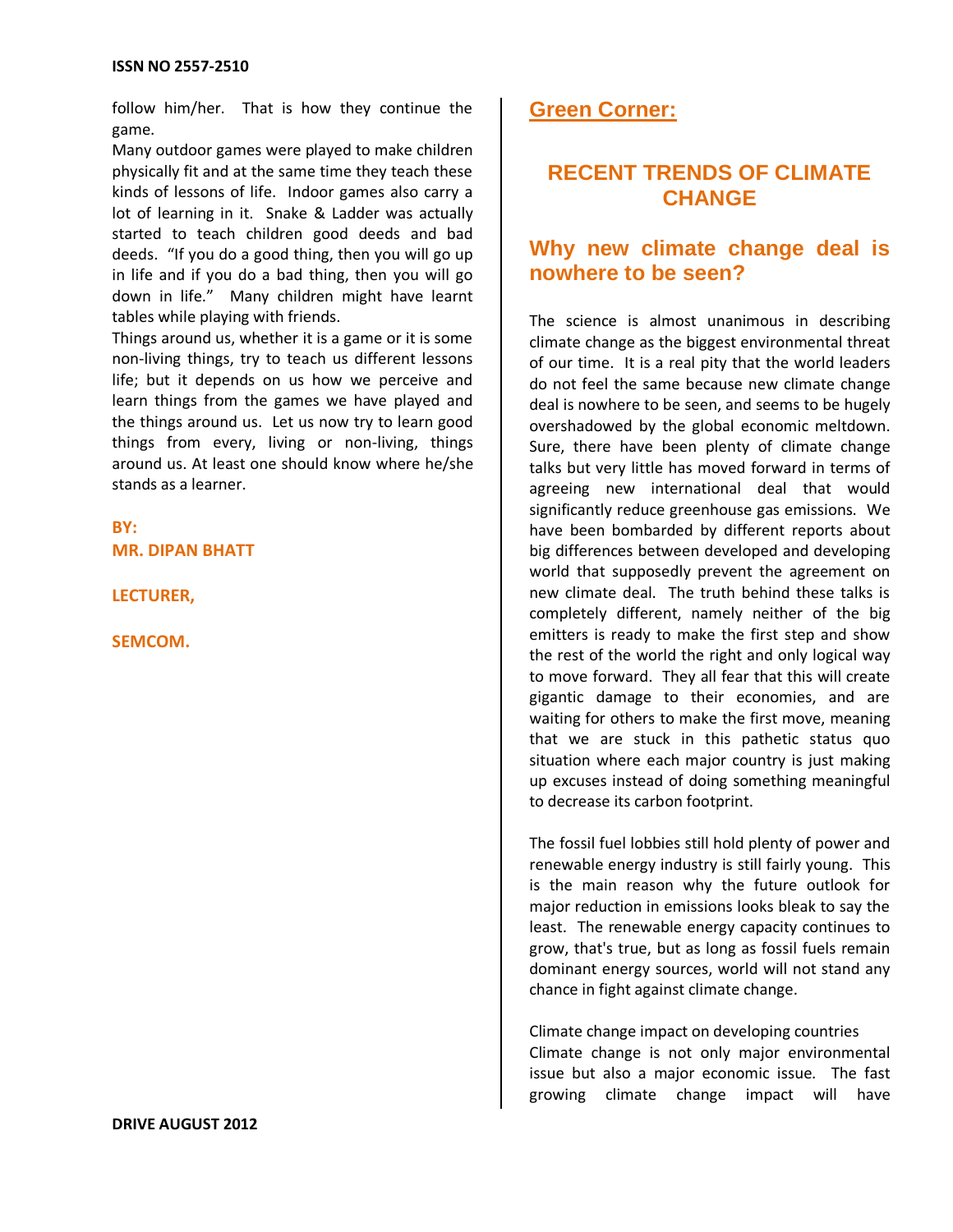devastating effect on global economy, and the most affected will be the developing nations because climate change effect will limit their longterm economic growth.

Ben Olken, a professor of economics at MIT, believes that the global temperature increase will have particularly negative impact on poor developing countries, not just because of damage done to the agriculture by frequent droughts but also because this will lead to major decrease in investment, political stability and industrial output. Olken calculated that every 1-degree-Celsius temperature increase in a poor country, over the course of a given year, reduces its economic growth by about 1.3 percentage points. His equation only applies to the world's developing nations because rich developed world does not appear to be affected this much by these variations in temperature. The higher than normal temperatures hurt economy on many different levels, for instance by slowing down workforce, commerce, and in some cases even the capital investment.

Chronic droughts to become normal sight in years to come

Many areas of the world have experienced severe droughts in the last two decades, with one the worst drought periods being the chronic drought that hit western North America from 2000 to 2004. The result of this drought was not only dying forests and depleted river basins but also increased climate change impact due to reduction in carbon sequestration. Since carbon emissions continue to grow these type of chronic droughts could soon become a common sight for many areas all over the world, leading to massive environmental and economic damage. Even worse, these drought may after certain period of time be seen as the good old days because climate change is set to show us even scarier face in years to come. The chronic droughts lead to massive destruction of vegetation, and this releases more carbon dioxide into the atmosphere, further amplifying global warming effect.

The trees and plants are large carbon absorbers and their increased mortality means that their ability to sequester carbon is going to severely decline with frequent droughts and resulting wildfires. The current drought in the American Midwest is also said to be directly connected with climate change and global warming. If the world fails to reduce global carbon emissions, the future will look much worse.

The global temperatures continue to rise with warm July

The global temperatures continue to rise as the June 2012 was the fourth warmest June since record keeping began in 1880. The National Oceanic and Atmospheric Administration (NOAA) scientists said that the average global temperature over land and ocean surfaces was 61.03°F, 1.13°F above the 20th century average. The clear sign of ongoing global warming is also the fact that the June 2012 also represents the 36th consecutive June and 328th consecutive month with a global temperature above the 20th century average. Scientists also report that most areas of North America, Eurasia, and northern Africa have experienced significant above-average monthly temperatures with only Australia, northern and Western Europe, and the northwestern United States being somewhat cooler than average. The only real exception to the warmer than usual June was United Kingdom where temperatures were 0.5°F below the 1971-2000 average, making this the coolest June in the last 20 years.

#### Climate change impact on animal species

Climate change is one of the tremendous dangers, which might occur in the next 100 years. To date it is of scientific concern to forecast what transformations will happen to the world, including natural environment, technology, social livelihood, etc. Animals are probably the only living creatures, which have already passed the age of major natural alterations dozens of millions years ago, at least some of them did. Do you remember dinosaurs, much depicted by modern film industry? That is right; this is animal species, which could not overcome severe climate change. Age of tropic climate has been replaced by glacial eras for several times, but what consequences might bring next climate change period for animal habitat?